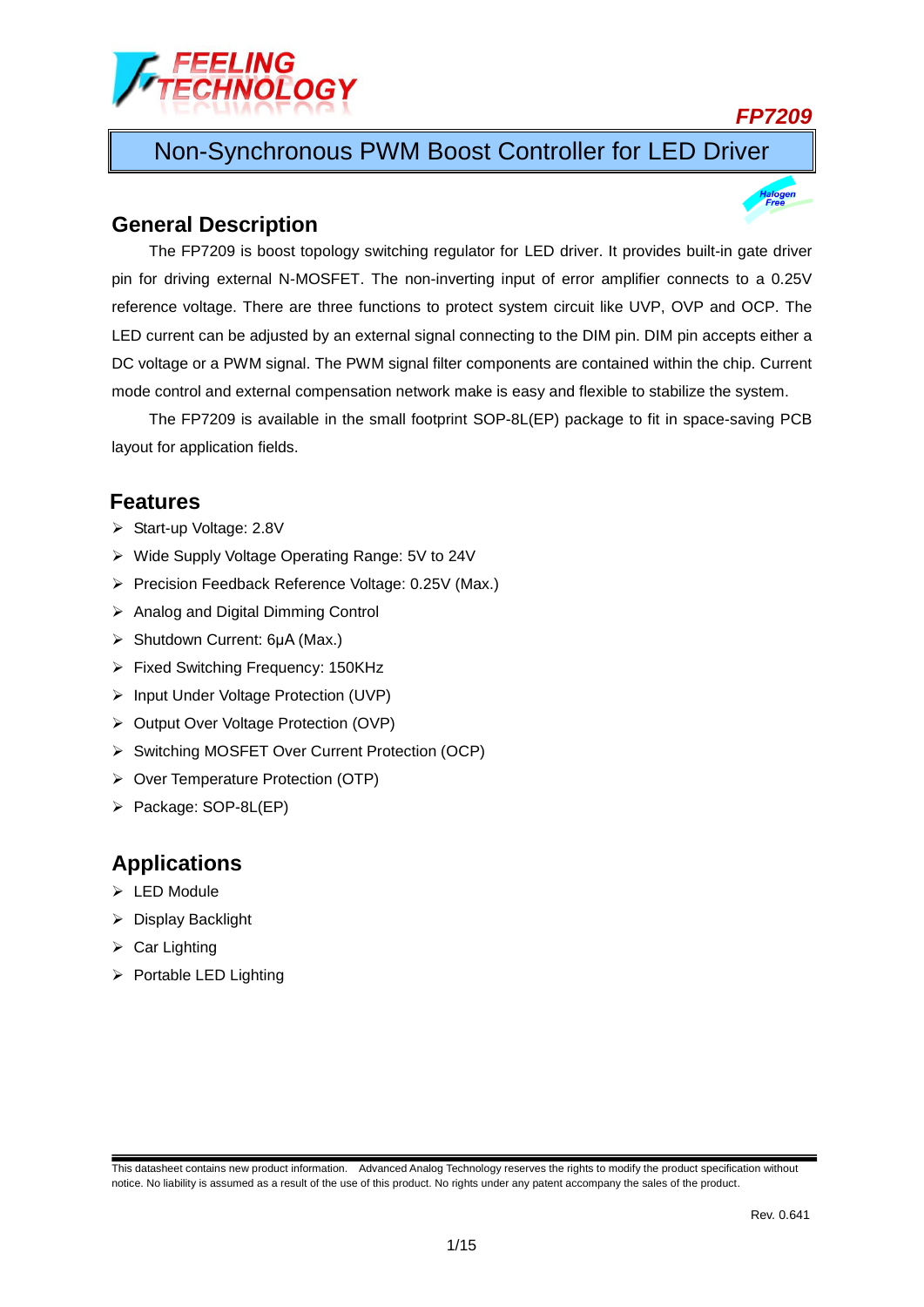

# **Typical Application Circuit**



# **Function Block Diagram**



This datasheet contains new product information. Advanced Analog Technology reserves the rights to modify the product specification without notice. No liability is assumed as a result of the use of this product. No rights under any patent accompany the sales of the product.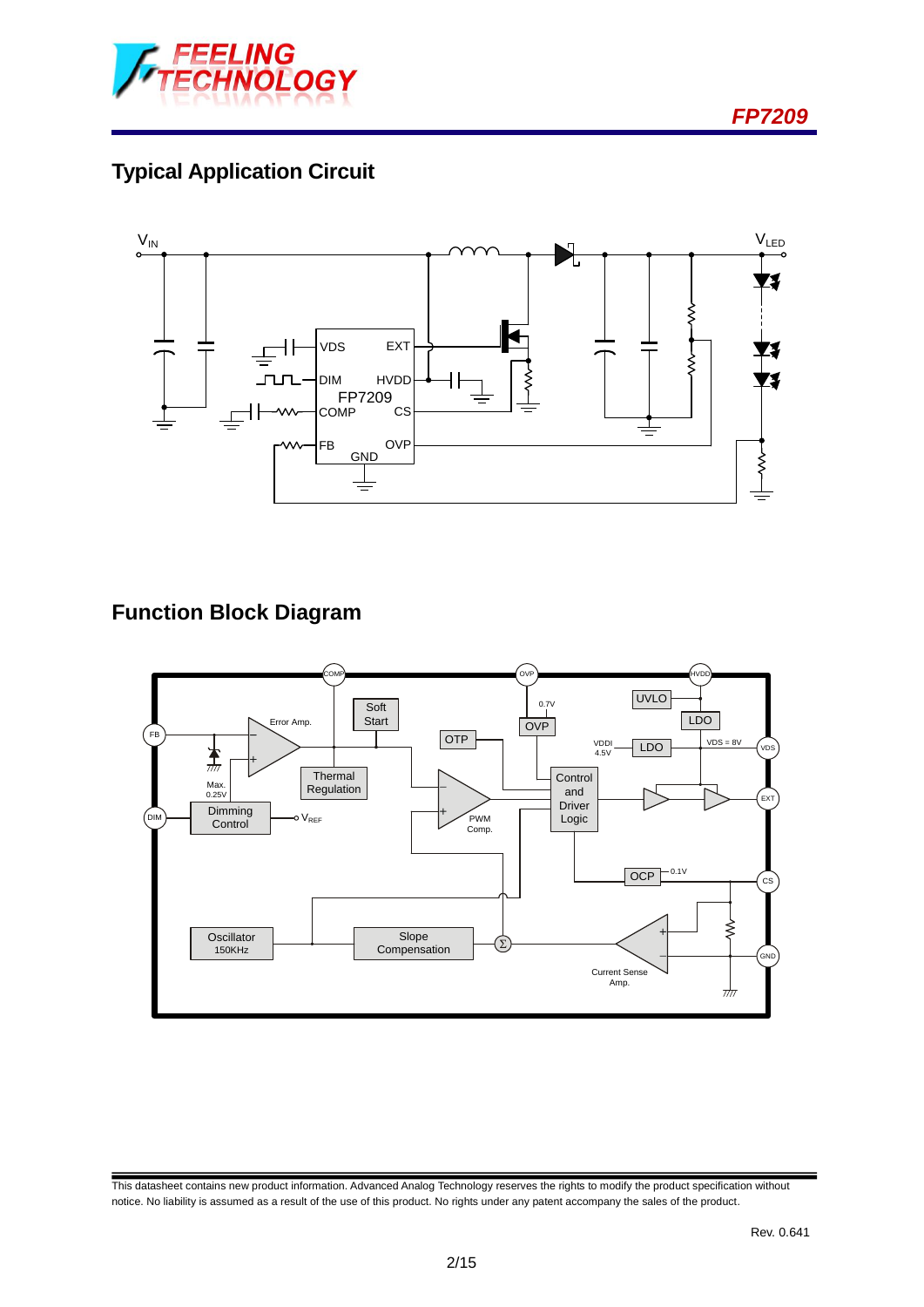

# **Pin Descriptions**

### **SOP-8L(EP)**



### Bottom View



| <b>Name</b> | No.   | 1/0 | <b>Description</b>                                             |
|-------------|-------|-----|----------------------------------------------------------------|
| VDS         | 1     | P   | Power Supply for Internal Control Circuits<br>and Gate Drivers |
| <b>DIM</b>  | 2     |     | Analog and Digital Dimming Control                             |
| <b>COMP</b> | 3     | O   | Compensation                                                   |
| FB          | 4     |     | Error Amplifier Inverting Input                                |
| <b>OVP</b>  | 5     |     | Over Voltage Protection                                        |
| CS          | 6     |     | <b>MOSFET Switch Current Sense</b>                             |
| <b>HVDD</b> | 7     | P   | <b>IC Power Supply</b>                                         |
| <b>FXT</b>  | 8     | O   | <b>Gate Driver Output</b>                                      |
| <b>GND</b>  | 9(EP) | P   | IC Ground (Exposed PAD) - Must Connect to<br>Ground            |

# **Marking Information**

**SOP-8L(EP)**



**Halogen Free**: Halogen free product indicator

**Lot Number**: Wafer lot number's code

**Internal ID**: Internal Identification Code

**Per-Half Month**: Production period indicator in half month time unit

- For Example :  $A \rightarrow$  First Half Month of January
	- $B \rightarrow$  Second Half Month of January
	- $C \rightarrow$  First Half Month of February
	- $D \rightarrow$  Second Half Month of February

Year: Production year's last digit

This datasheet contains new product information. Advanced Analog Technology reserves the rights to modify the product specification without notice. No liability is assumed as a result of the use of this product. No rights under any patent accompany the sales of the product.

*FP7209*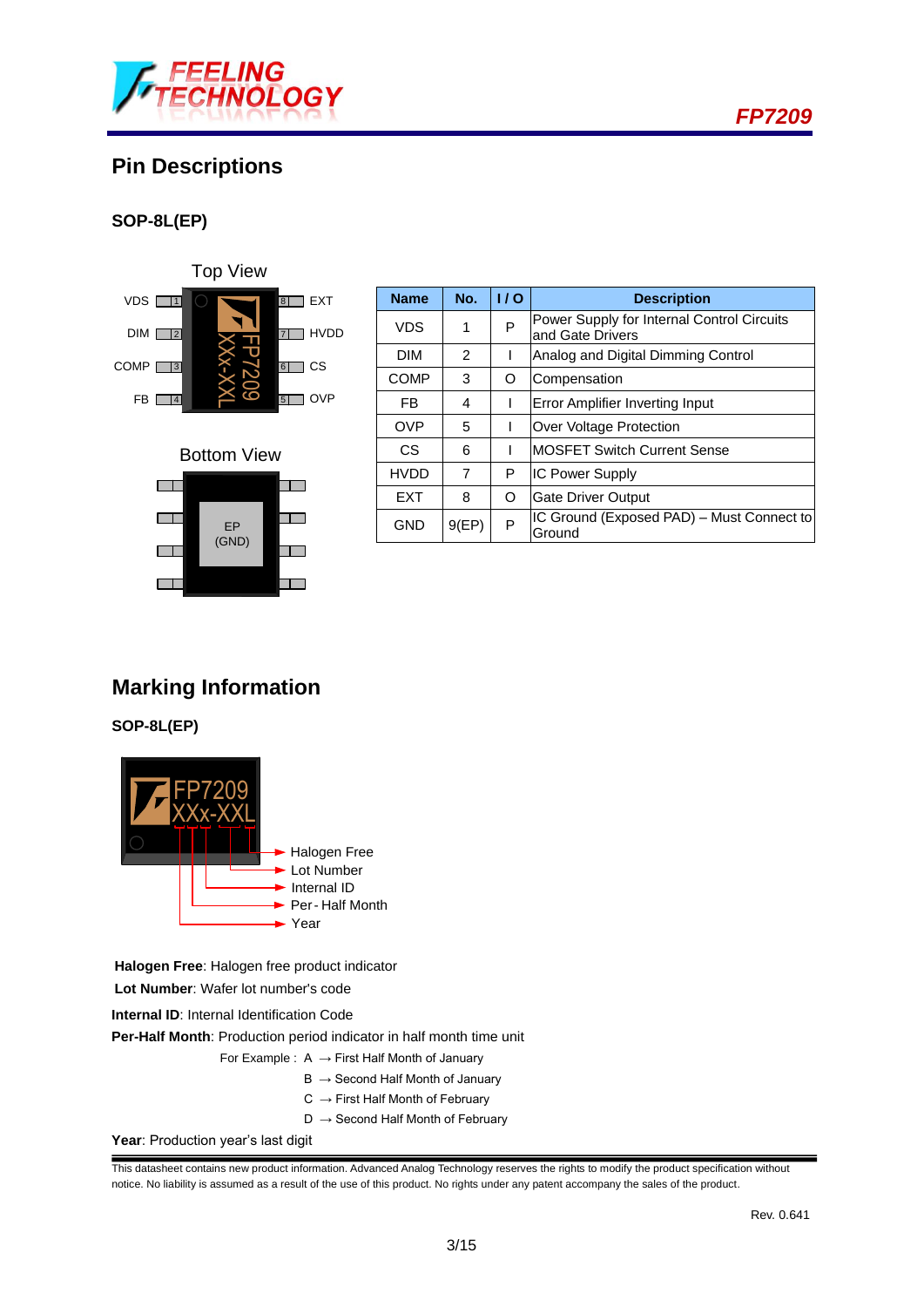

## **Ordering Information**

| <b>Part Number</b>   | <b>Operating Temperature</b> | <b>Package</b> | MOQ    | <b>Description</b> |
|----------------------|------------------------------|----------------|--------|--------------------|
| IFP7209XR-G11        | -40°C ~ +85°C                | SOP-8L(EP)     | 2500EA | Tape & Reel        |
| <b>IFP7209XR-G12</b> | -40°C ~ +85°C                | SOP-8L(EP)     | 2500EA | Tape & Reel        |
| <b>IFP7209XR-G13</b> | -40°C ~ +85°C                | SOP-8L(EP)     | 2500EA | Tape & Reel        |

### **Absolute Maximum Ratings**

| <b>Parameter</b>                         | Symbol                     | <b>Conditions</b>   | Min.                     | Typ.                     | Max.   | <b>Unit</b>     |
|------------------------------------------|----------------------------|---------------------|--------------------------|--------------------------|--------|-----------------|
| <b>Supply Voltage</b>                    | <b>HVDD</b>                |                     | $-0.3$                   |                          | 26     | V               |
| <b>VDS, EXT Voltage</b>                  |                            |                     | $-0.3$                   |                          | 16     | V               |
| <b>Others Pin Voltage</b>                |                            |                     | $-0.3$                   |                          | 6      | V               |
| Thermal Resistance (Junction to Ambient) | $\theta_{JA}$              | SOP-8L(EP)          | ۰                        |                          | $+60$  | $\degree$ C / W |
| Thermal Resistance (Junction to Case)    | $\theta_{\rm JC}$          | SOP-8L(EP)          | $\overline{\phantom{a}}$ | $\overline{\phantom{a}}$ | $+10$  | $\degree$ C / W |
| <b>Junction Temperature</b>              | $T_J$                      |                     | ۰                        |                          | $+150$ | °C              |
| <b>Operating Temperature</b>             | $\mathsf{T}_{\mathsf{OP}}$ |                     | $-40$                    |                          | $+85$  | °C              |
| Storage Temperature                      | ${\sf T}_{\tt ST}$         |                     | $-65$                    |                          | $+150$ | °C              |
| Lead Temperature                         |                            | (soldering, 10 sec) | $\overline{\phantom{a}}$ |                          | $+260$ | °C              |

## **IR Re-flow Soldering Curve**



This datasheet contains new product information. Advanced Analog Technology reserves the rights to modify the product specification without notice. No liability is assumed as a result of the use of this product. No rights under any patent accompany the sales of the product.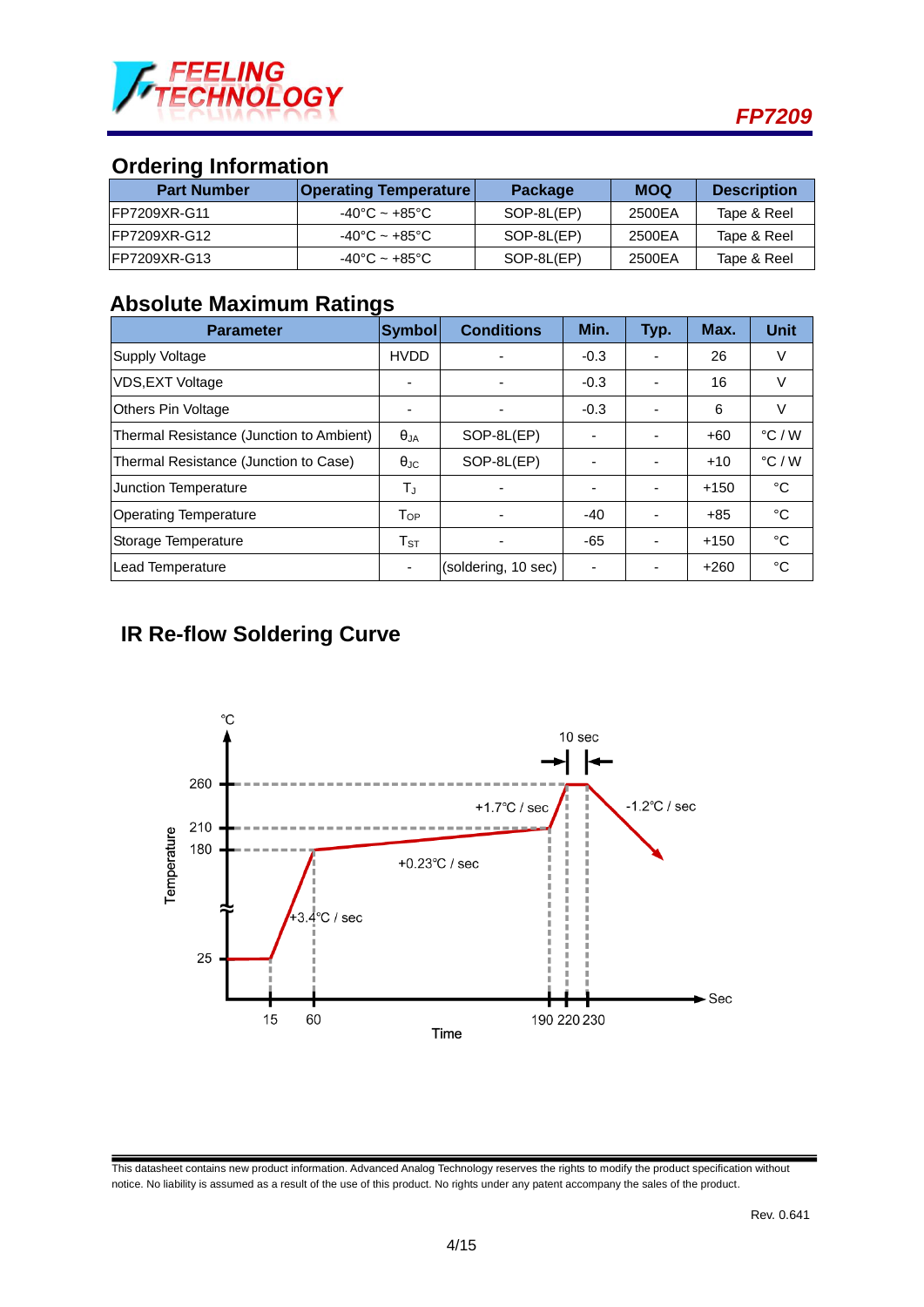

## **Recommended Operating Conditions**

| Parameter                   | <b>Symbol</b>  | <b>Conditions</b>          | Min. | Typ. | Max. | <b>Unit</b> |
|-----------------------------|----------------|----------------------------|------|------|------|-------------|
| Supply Voltage              | HVDD           | $\overline{\phantom{0}}$   |      |      | 24   |             |
| Operating Temperature Range | $\overline{A}$ | <b>Ambient Temperature</b> | -40  |      | +85  | $\sim$      |

## **DC Electrical Characteristics** (HVDD=12V, T<sub>A</sub>=25°C, unless otherwise specified)

| Parameter                                              | <b>Symbol</b>           | <b>Conditions</b>                          | Min.   | Typ.           | Max.   | <b>Unit</b>     |
|--------------------------------------------------------|-------------------------|--------------------------------------------|--------|----------------|--------|-----------------|
| <b>System Supply Input</b>                             |                         |                                            |        |                |        |                 |
| Start-up Voltage                                       | <b>HV<sub>DD</sub></b>  |                                            | 2.8    |                |        | $\vee$          |
| Input Supply Range                                     | HV <sub>DD</sub>        |                                            | 5      |                | 24     | V               |
| Under Voltage Lockout                                  | VUVLO                   |                                            |        | 2.6            |        | $\vee$          |
| <b>UVLO Hysteresis</b>                                 |                         |                                            |        | 0.2            |        | $\vee$          |
| <b>Average Current</b>                                 | $_{\rm lcc}$            | FB=0V, Switching                           |        | $\overline{2}$ |        | mA              |
| Quiescent Current                                      | $I_{\rm CC}$            | FB=0.3V, No Switching                      |        | 800            |        | μA              |
| <b>Shutdown Current</b>                                | $_{\text{Lcc}}$         | $VDIM=0V$                                  |        |                | 6      | μA              |
| Input Supply Voltage                                   | <b>V<sub>DS</sub></b>   | HV <sub>DD</sub> =12V, I <sub>DS</sub> =0A | 7.5    | 8.0            | 8.5    | $\vee$          |
| <b>Oscillator</b>                                      |                         |                                            |        |                |        |                 |
| <b>Operation Frequency</b>                             | $f_{\rm{OSC}}$          |                                            | 120    | 150            | 180    | KH <sub>z</sub> |
| Maximum Duty Ratio                                     | $\%$                    | $FB=0V$                                    |        | 90             |        | $\%$            |
| <b>DIM Voltage</b>                                     |                         |                                            |        |                |        |                 |
| <b>DIM Start-up Voltage</b>                            | $V_{st\_up}$            | <b>EXT Switching</b>                       |        | 0.275          |        | $\vee$          |
| <b>DIM Shutdown Voltage</b>                            | <b>V<sub>DIM</sub></b>  | $I_{CC}$ <6µA                              | 0.05   |                |        | V               |
| <b>Reference Voltage</b>                               |                         |                                            |        |                |        |                 |
|                                                        |                         | FP7209XR-G11                               | 0.2525 |                | 0.2575 | V               |
| Feedback Voltage                                       | $V_{FB}$ *1             | FP7209XR-G12                               | 0.2475 |                | 0.2525 | $\vee$          |
|                                                        |                         | FP7209XR-G13                               | 0.2425 |                | 0.2475 | V               |
| <b>External Transistor Connection current</b>          |                         |                                            |        |                |        |                 |
| <b>EXT Pull-UP Resistance</b>                          | $R_{EXTH}$              | $V_{DS}=8V$                                | 0.6    | 0.9            | 1.2    | Ω               |
| <b>EXT Pull-Down Resistance</b>                        | $R_{EXTL}$              | $V_{DS}=8V$                                | 0.6    | 0.9            | 1.2    | Ω               |
| <b>Over Voltage Protection</b>                         |                         |                                            |        |                |        |                 |
| <b>OVP Threshold</b>                                   | Vove                    |                                            | 0.65   | 0.70           | 0.75   | $\vee$          |
| <b>Current Sense Voltage</b>                           |                         |                                            |        |                |        |                 |
| Sense Voltage                                          | Vcs                     |                                            | 85     | 100            | 115    | mV              |
| <b>Thermal Shutdown</b>                                |                         |                                            |        |                |        |                 |
| <b>Thermal Shutdown</b><br>Threshold                   | T <sub>TS</sub>         |                                            |        | $+150$         |        | °C              |
| <b>Thermal Shutdown</b><br><b>Threshold Hysteresis</b> | <b>T</b> <sub>TSH</sub> |                                            |        | 30             |        | $\rm ^{\circ}C$ |

**\*1**︰**Test error is not included, such as test machine, test board, contact resistance and so on. The total error results in drift of V<sub>FB</sub> about ±3mV.** 

This datasheet contains new product information. Advanced Analog Technology reserves the rights to modify the product specification without notice. No liability is assumed as a result of the use of this product. No rights under any patent accompany the sales of the product.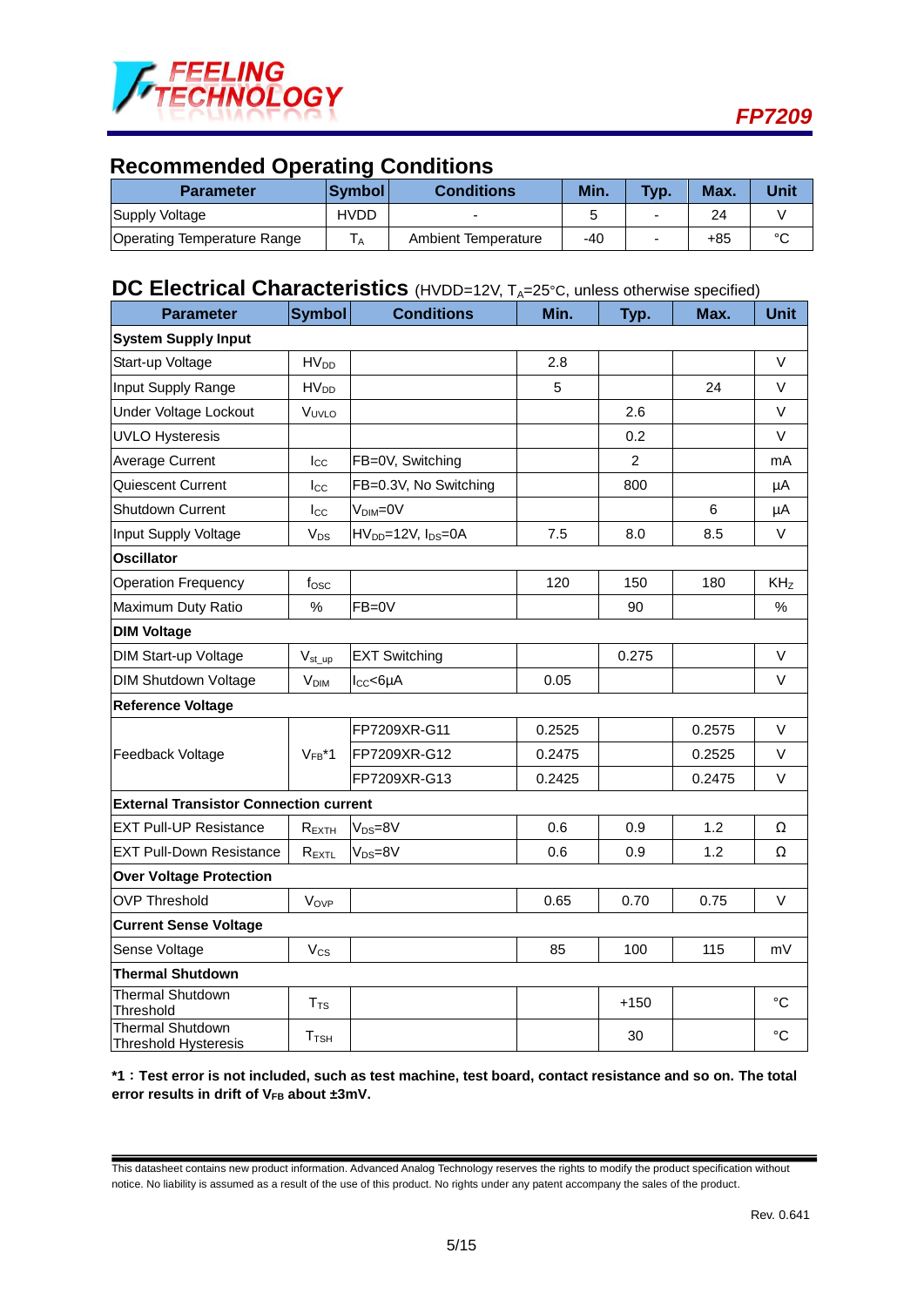



# **Typical Operating Characteristics**

( $V_{IN}$ =12V, T<sub>A</sub>=25°C, unless otherwise specified)



This datasheet contains new product information. Advanced Analog Technology reserves the rights to modify the product specification without notice. No liability is assumed as a result of the use of this product. No rights under any patent accompany the sales of the product.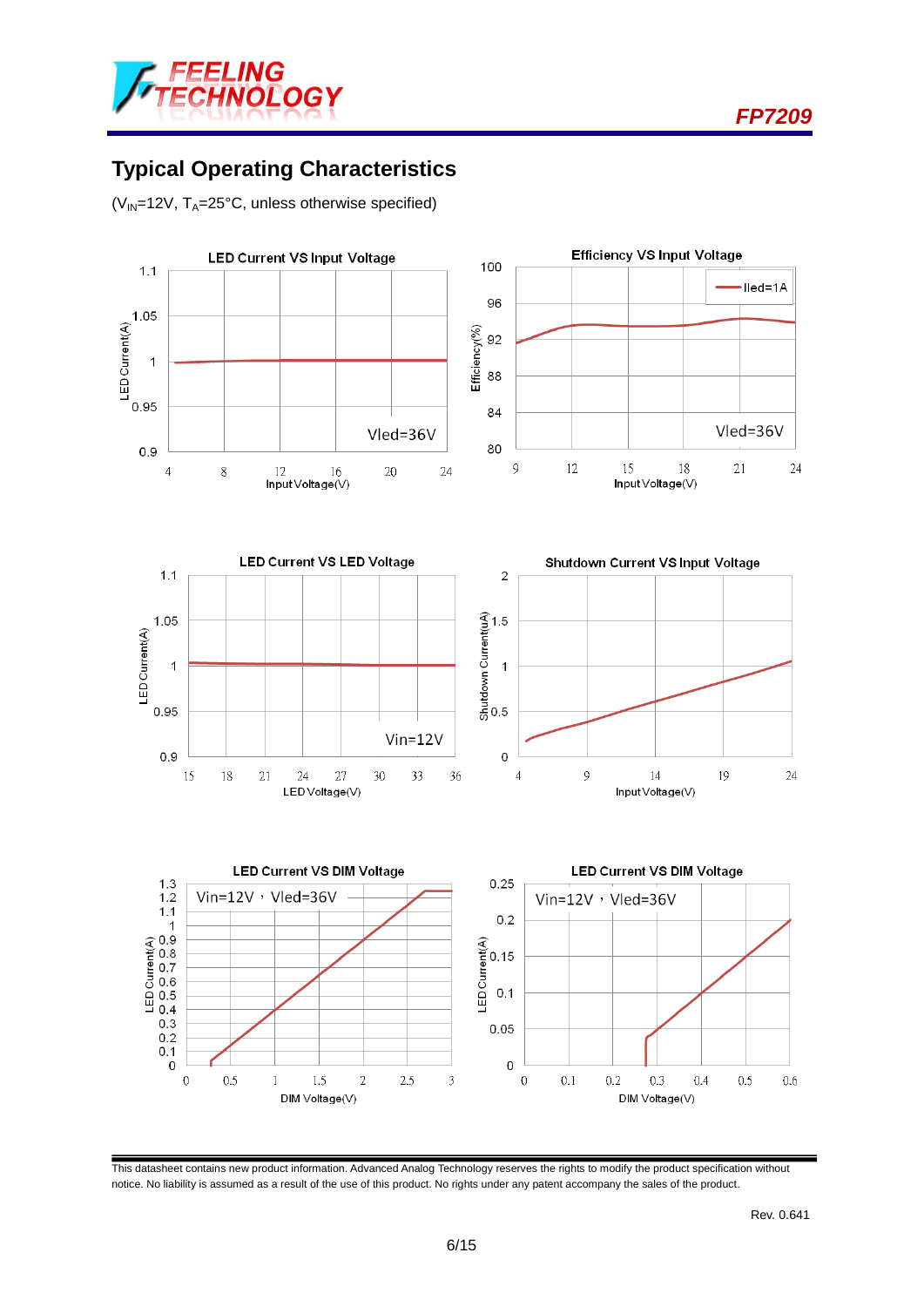











This datasheet contains new product information. Advanced Analog Technology reserves the rights to modify the product specification without notice. No liability is assumed as a result of the use of this product. No rights under any patent accompany the sales of the product.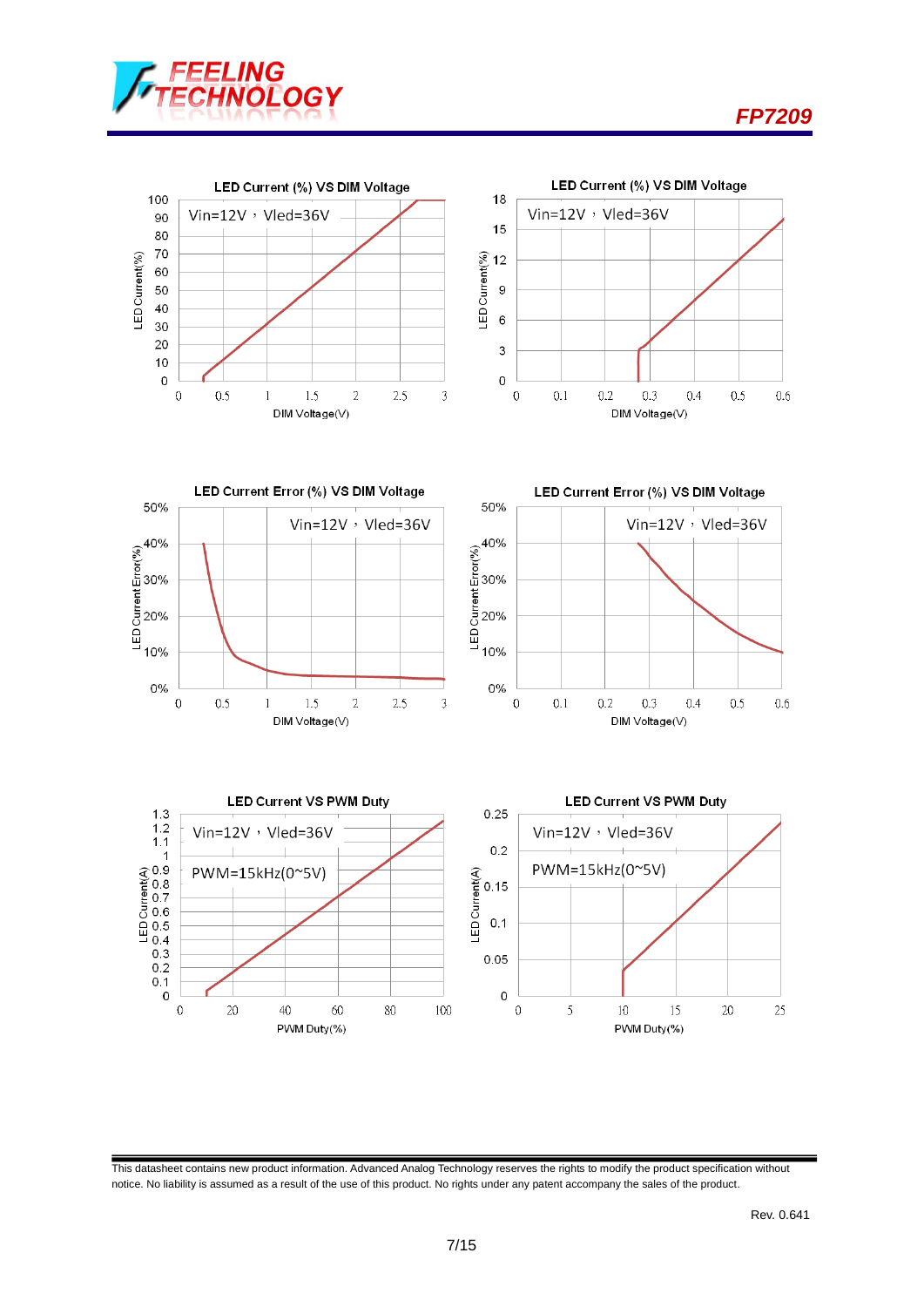









This datasheet contains new product information. Advanced Analog Technology reserves the rights to modify the product specification without notice. No liability is assumed as a result of the use of this product. No rights under any patent accompany the sales of the product.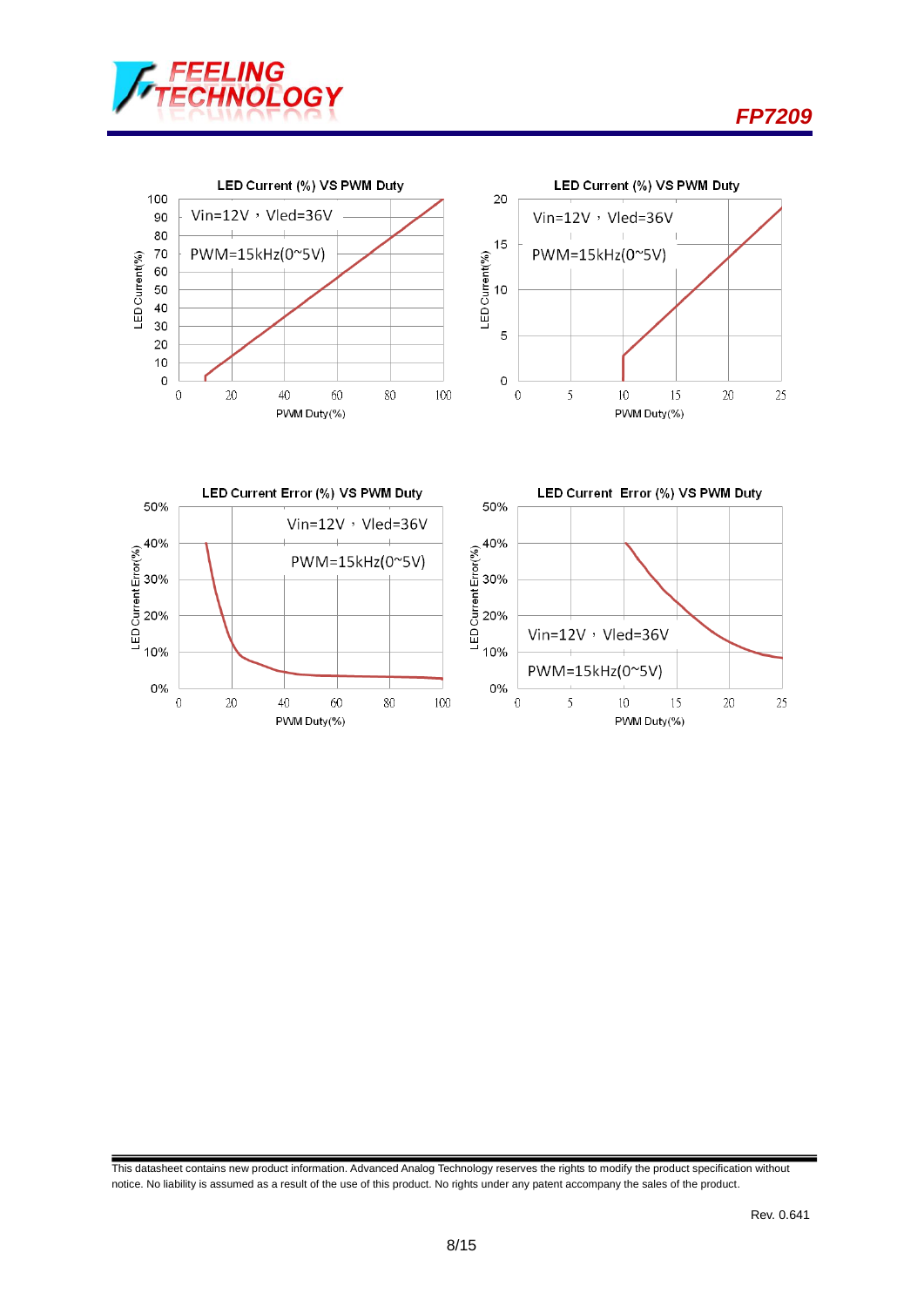







This datasheet contains new product information. Advanced Analog Technology reserves the rights to modify the product specification without notice. No liability is assumed as a result of the use of this product. No rights under any patent accompany the sales of the product.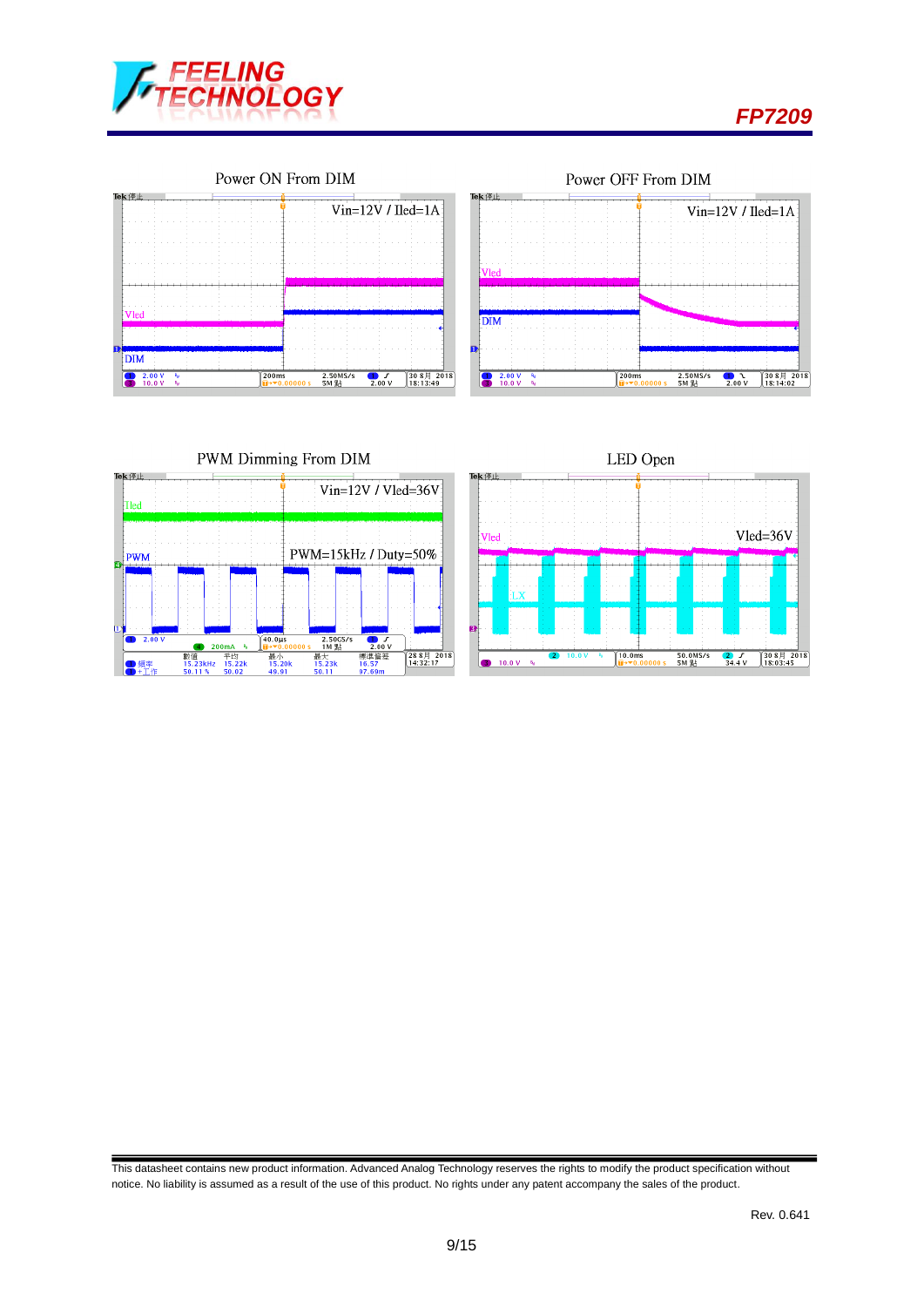

### **Function Description**

#### **Operation**

The FP7209 is current mode boost controller for LED driver, which provides fast transient response; external compensation network is easy and flexible to stabilize the system. FP7209 features a constant frequency, peak current mode control with slope compensation. The internal resistive divider provides 0.25V reference for the error amplifier, low reference voltage can reduce the power dissipation in the current sense resistor. To control DIM pin can achieve PWM and analog dimming of LED current.

#### **Current Sense Control**

External switching MOSFET is turned on inductor current flows across the current sense resistor to generate  $V_{CS}$ .  $V_{CS}$  provides part of current mode control loop. Internal leading-edge blanking is provided to prevent premature turn off the switching MOSFET in each switching cycle.

#### **Current Limit Setting Resistor (R<sub>CS</sub>)**

 $R_{CS}$  is connected between CS pin and ground, its calculation formula is as below. Where 0.085V is minimum threshold voltage of current sense, ILp is peak inductor current, and the factor 1.3 provides a 30% margin for tolerances.



According to following equations calculate the peak inductor current ILp. Where ILavg is the average inductor current, ILpp is the peak-to-peak inductor current, Vout is the LED voltage, Iout(max) is the LED maximum current, Eff is the efficiency, Fs is the switching frequency, and the L is inductance.

$$
ILp = ILavg + \frac{ILpp}{2}
$$

$$
ILavg = \frac{Vout \times lout(max)}{Vin \times Eff}
$$

This datasheet contains new product information. Advanced Analog Technology reserves the rights to modify the product specification without notice. No liability is assumed as a result of the use of this product. No rights under any patent accompany the sales of the product.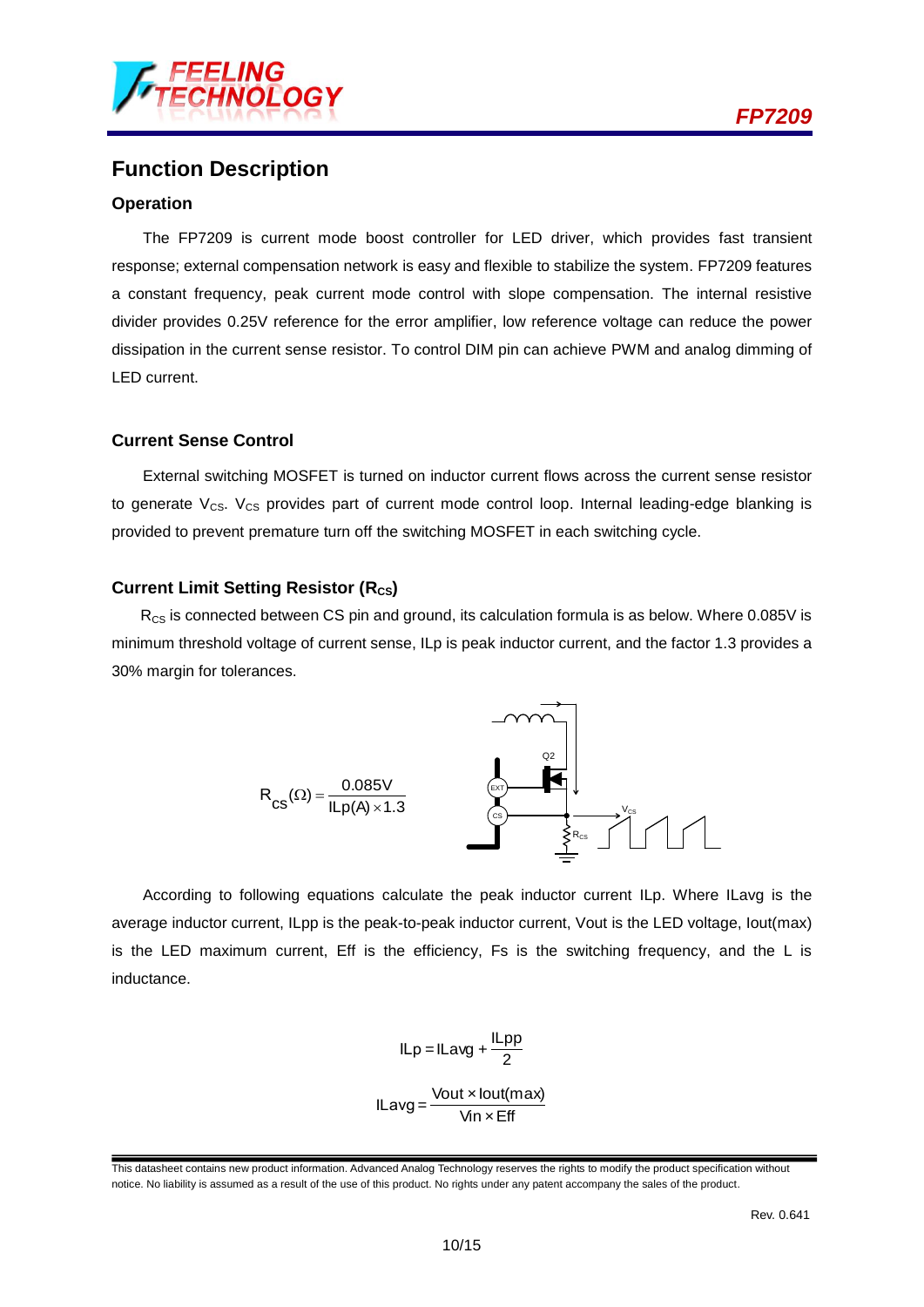

$$
I Lpp = \left\langle \frac{V_{in}}{V_{out}} \right\rangle^{2} \times \left\langle \frac{V_{out} - V_{in}}{Fs \times lout(max)} \right\rangle \times \left\langle \frac{Eff}{L} \right\rangle \times I Lavg
$$

#### **Shutdown Mode**

FP7209 goes into shutdown mode when DIM voltage is lower than 0.05V. In shutdown mode, to turn off circuitry includes EXT signal, VDS voltage, and supply current of HVDD reduces less than 6μA.

#### **DC Dimming Control**

The DC voltage is connected to DIM pin change the voltage to adjust feedback voltage ( $V_{FB}$ ). The valid range of DIM voltage is from 0.275V to 2.7V then  $V_{FB}$  is adjusted from 7.5mV to 250mV (LED Current 3%~100%). The DIM has clamping circuit to limit internal maximum voltage in 2.7V.  $V_{FB}$  is still 0.25V even if DIM voltage exceeds 2.7V. The LED current (ILED) is calculated using formula as below.

$$
V_{FB} = \frac{V_{DM} - 0.2V}{10} \ , \ \ I_{LED} = \frac{V_{FB}}{R_s}
$$

#### **PWM Dimming Control**

1.14 The DIM pin can't float or origins to make the visible original original original original original original original original original original original original original original original original original origina The PWM signal is connected to DIM pin changes PWM duty cycle to adjust feedback voltage ( $V_{FB}$ ). The valid range of PWM duty from 10.2% to 100% then  $V_{FB}$  is adjusted from 7.5mV to 250mV (LED Current 3%~100%). The DIM has clamping circuit to limit internal maximum voltage in 2.7V. If dimming PWM voltage exceeds 2.7V,  $V_{PWM}$  uses 2.7V to calculate the  $V_{FB}$ . The PWM frequency is recommended above 15KHz. The LED current  $(I_{LED})$  is calculated using formula as below.

$$
V_{\text{FB}} = \frac{V_{\text{PWM}}\times \text{Duty} - 0.2V}{10} \ , \quad I_{\text{LED}} = \frac{V_{\text{FB}}}{R_s}
$$

#### **FB Voltage Setting**

The DIM connects to input voltage through resistance 200kΩ when applications don't need to dimming control. The FB voltage fixes in 0.25V. The DIM pin can't float in normal operation.

#### **Over Voltage Protection**

Use a resistive divider between LED+ and OVP pin to set overvoltage threshold limit. The EXT signal is always turned off when OVP is greater than 0.7V. OVP is lower than 0.7V then EXT signal is turned on immediately, the hysteresis voltage doesn't exist. The voltage ( $V_{OVP}$ ) can be calculated using following formula.

This datasheet contains new product information. Advanced Analog Technology reserves the rights to modify the product specification without notice. No liability is assumed as a result of the use of this product. No rights under any patent accompany the sales of the product.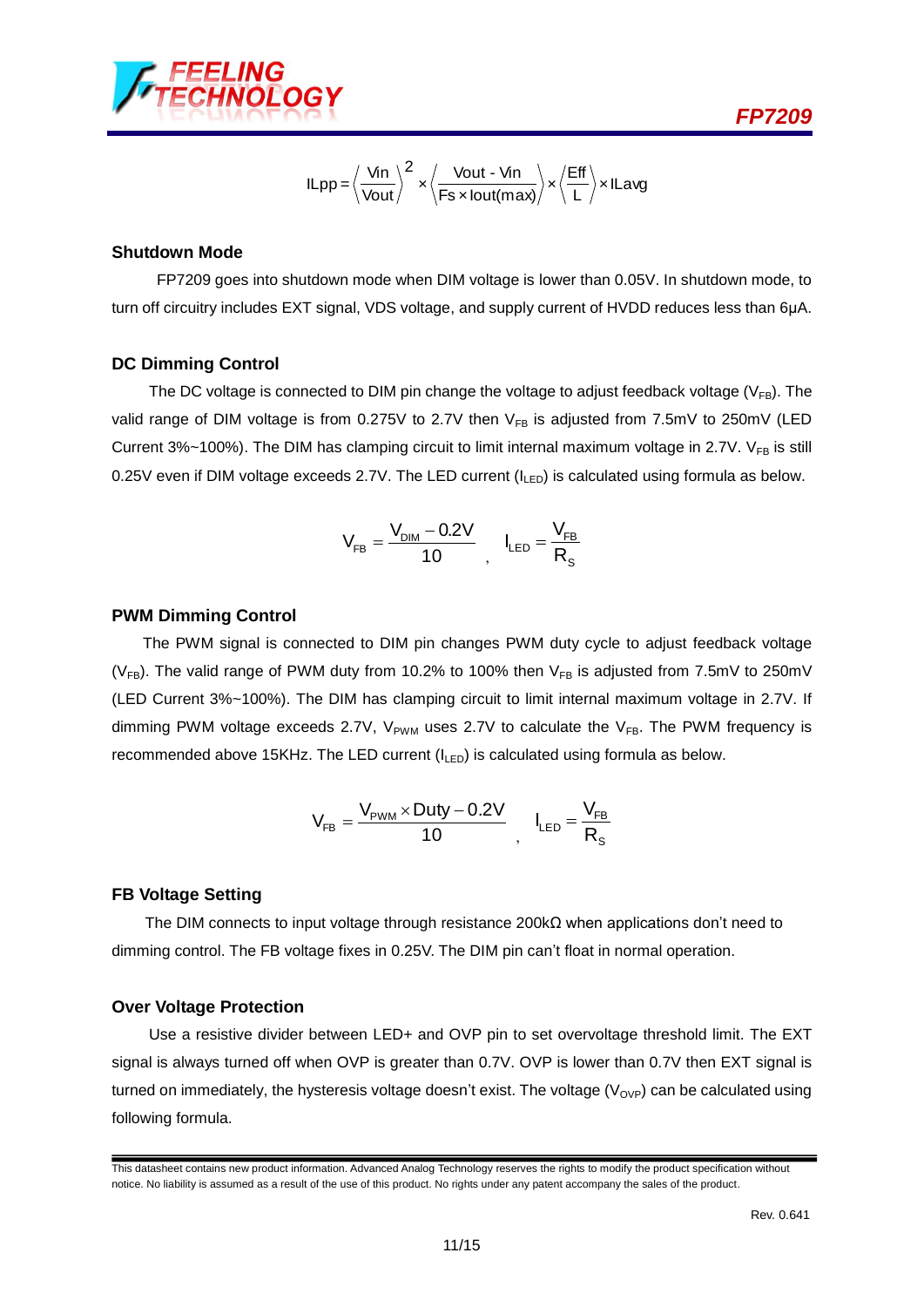



#### **Thermal Shutdown Protection**

The IC will shut down automatically when the internal junction temperature exceeds +150°C. The device can restart until the junction temperature drops below +120°C approximately.

### **Application Information**

#### **Inductor Selection**

The Inductance value is decided based on different condition. 4.7µH to 68uH inductance value is recommended for general application circuit. There are three important inductor specifications, DC resistance, saturation current and core loss. Low DC resistance has better power efficiency. The inductance is calculated using formula. Where Vout is LED string voltage, Fs is switching frequency, Iout is LED maximum current, Eff is boost efficiency and r is the ratio of the inductor peak-to-peak ripple current to the average DC inductor current at full load current. r is recommended between 0.3 and 0.5.

$$
L = \left\langle \frac{\text{Vin}}{\text{Vout}} \right\rangle^2 \times \left\langle \frac{\text{Vout - Vin}}{\text{Fs} \times \text{Iout}(\text{max})} \right\rangle \times \left\langle \frac{\text{Eff}}{\text{r}} \right\rangle
$$

#### **Capacitor Selection**

The output capacitor is required to maintain the DC voltage during switching. Low ESR capacitors are preferred to reduce the output voltage ripple. Ceramic capacitor of X5R and X7R are recommended, which have low equivalent series resistance (ESR) and wider operation temperature range.

#### **Diode Selection**

Schottky diodes with fast recovery times and low forward voltages are recommended. Ensure the diode average and peak current rating exceed the average output current and peak inductor current. In addition, the diode's reverse breakdown voltage must exceed the output voltage.

This datasheet contains new product information. Advanced Analog Technology reserves the rights to modify the product specification without notice. No liability is assumed as a result of the use of this product. No rights under any patent accompany the sales of the product.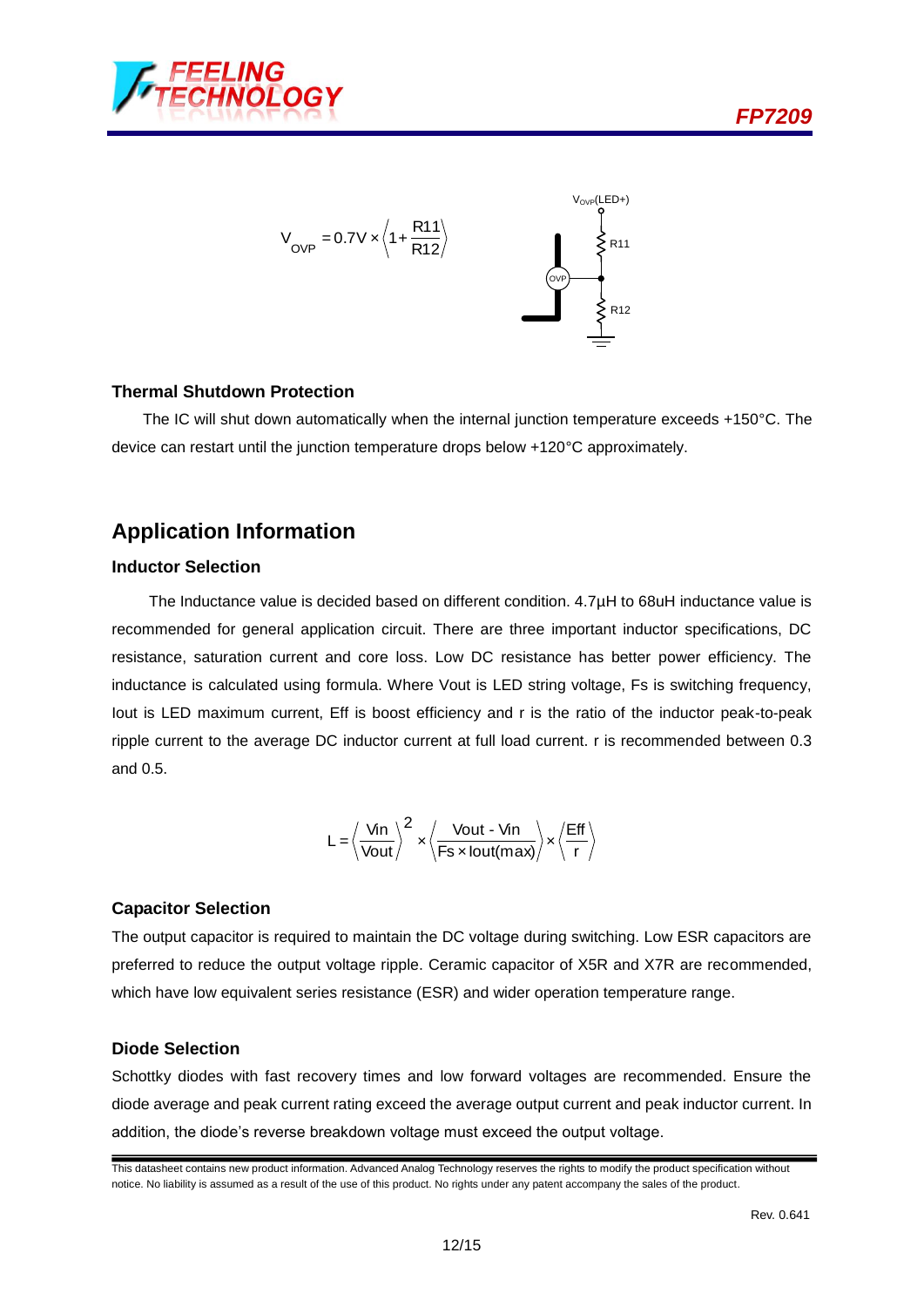



#### **LED Current Programming**

The LED current is set by a resistor from the FB pin to ground. The LED current is:

$$
I_{LED} = \frac{V_{FB}}{R_s}
$$

#### **Layout Considerations**

- 1. The power traces, consisting of the GND trace, the Q2 MOS drain to  $R_{CS}$  trace,  $V_{IN}$  and  $V_{OUT}$ trace should be kept short, direct and wide.
- 2. Layout switching node Q2 MOS drain, inductor and schottky diode connection traces wide and short to reduce EMI.
- 3. Place C6 nearby HVDD as closely as possible to maintain input voltage steady and filter noise.
- 4. The sense resistor  $R_s$  must be connected between FB and GND pin as closely as possible.
- 5. FB is a sensitive node. Please keep it away from switching node, Q2 MOS drain.
- 6. R11 and R12 must be connected close to OVP and GND pin.
- 7.  $R_{CS}$  must be connected close to CS and GND pin.
- 8. Output capacitor C7, C8 should be connected close and together directly to the ground of R<sub>CS</sub>.
- 9. The GND of the  $R_{CS}$ , C1, C2, C7 and C8 should be connected close and together directly to a ground plane.



**Suggested Layout**

This datasheet contains new product information. Advanced Analog Technology reserves the rights to modify the product specification without notice. No liability is assumed as a result of the use of this product. No rights under any patent accompany the sales of the product.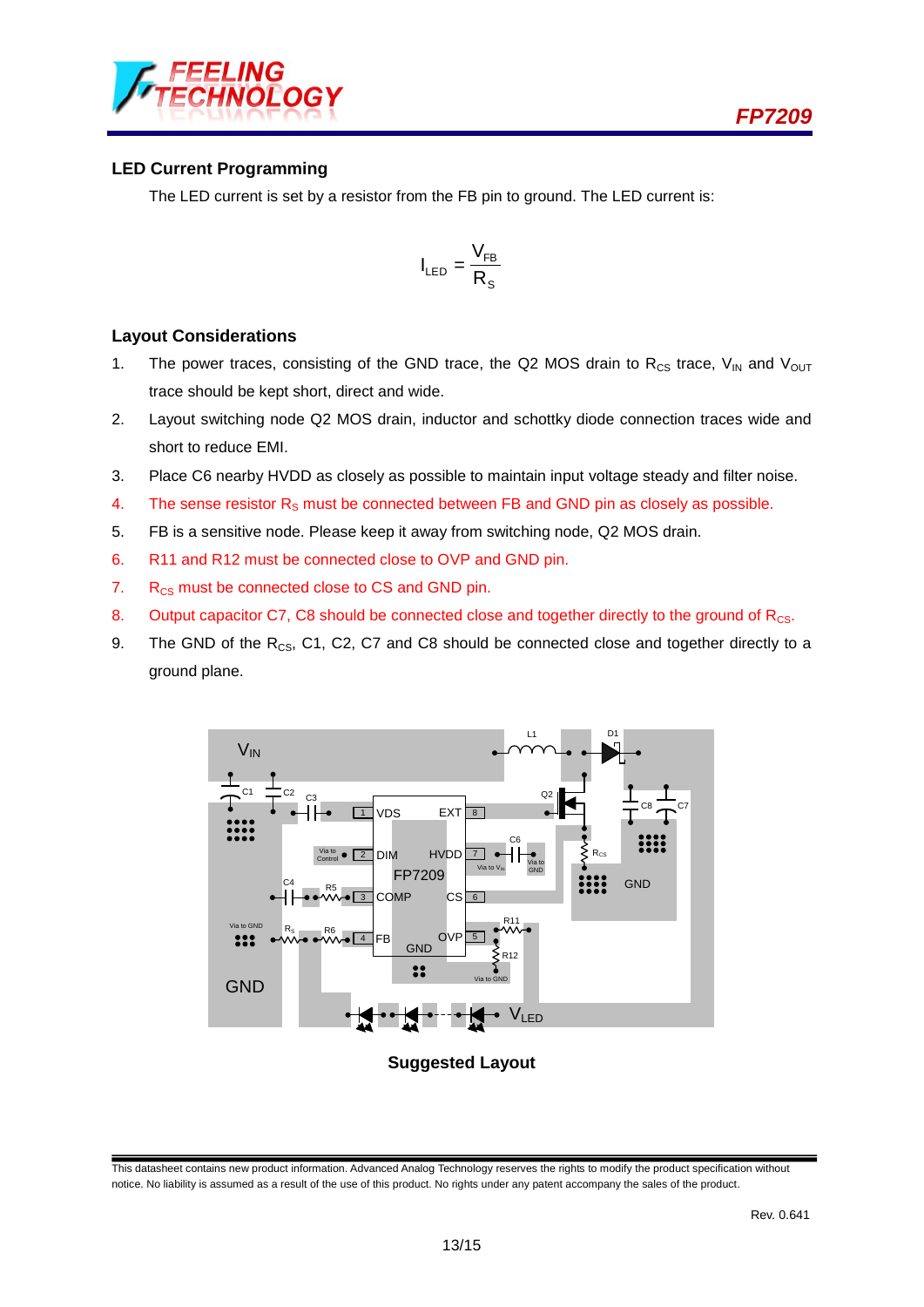



# **Typical Application**







#### **Note:**

- 1. The X5R and X7R of ceramic capacitors are recommended to choose.
- 2. R9 and C9 are added for reducing EMI (Electromagnetic Interference).
- 3. Don't control FB pin to adjust LED current when  $V_{\text{IN}}$  is less than 5V. Dimming controls DIM pin the initial PWM duty cycle is over 13% (LED Current 6%) if  $V_{\text{IN}}$  is less than 5V.

This datasheet contains new product information. Advanced Analog Technology reserves the rights to modify the product specification without notice. No liability is assumed as a result of the use of this product. No rights under any patent accompany the sales of the product.